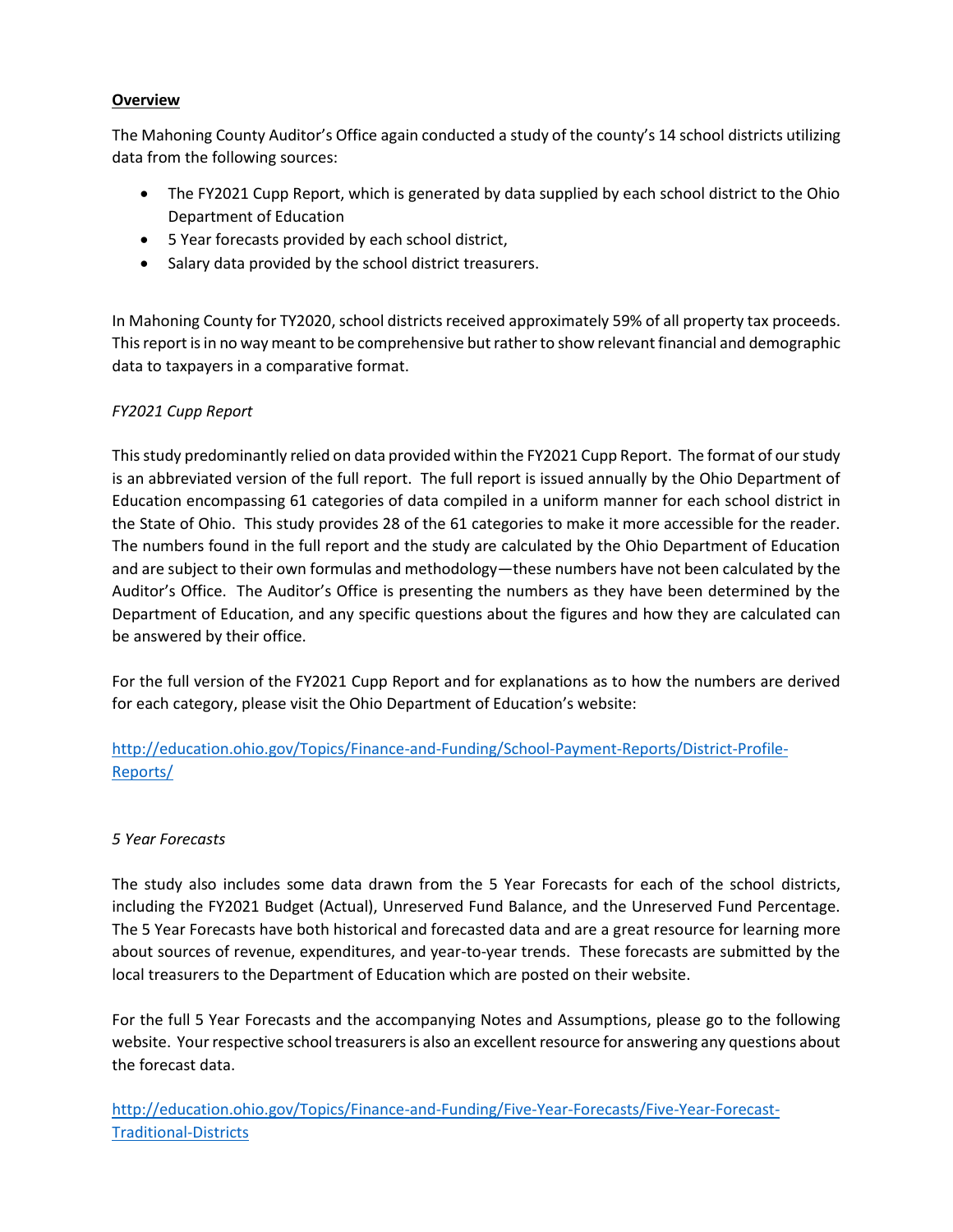#### **Observations**

Total Average Daily Membership (ADM) has declined by an average of 3.9% across all school districts in Mahoning County between 2019 and 2021. All fourteen districts have seen a decline in ADM over the same period. The average increase in Expenditures-Per-Pupil for school districts in Mahoning County was 7.52% between 2019 and 2021. For TY2020, \$163,840,612 was distributed in property taxes to school districts in Mahoning County, representing 59% of all property tax proceeds.

## **Notes**

- 1.) Average Daily Membership (ADM) is the Full Time Equivalent (FTE) number of public school students residing within a school district's boundaries or non-resident students who are eligible to attend the district. This number includes students in all grade levels (K-12), including special needs and career tech education. The ADM is calculated throughout the year and is a basis for the state funding calculation.
- 2.) The Total Budget was derived from the 5 Year Forecast for FY2021 for each of the school districts. This number is taken from "4.500 Total Expenditures" in the forecast report for 2021.
- 3.) The salary data for the superintendents and treasurers were requested from the districts and is for **FY2021**. These are not inclusive of any other benefits the district offers. Please refer specific questions about salary and benefits to your respective school treasurer.
- 4.) The Effective Millage Rate has been determined by the Auditor's Office for TY2020 [CY2021]. This rate reflects Residential/Agricultural millage only.
- 5.) The "Expenditure-Per-Pupil" data is calculated by the Ohio Department of Education based on average daily membership (ADM). It should be noted that the 2021 Report Cards are cited as the source of the data. However, the Ohio Department of Education points out that the number on the Report Card is a weighted number and that the Cupp Report expenditure data is unweighted to keep consistent with the reporting year to year. As a result there are differences between what is on the Report Card and what is on the Cupp Report.

As stated in the overview, these numbers are calculated by the Ohio Department of Education subject to their own formulas and methodology and are determined in a uniform way for the sake of comparability. The Auditor's Office is only presenting the data as determined by ODE for comparison purposes. For specific questions regarding expenditure data or per pupil expenditure data, please consult your local school treasurer or the Ohio Department of Education for more clarity as to the numbers.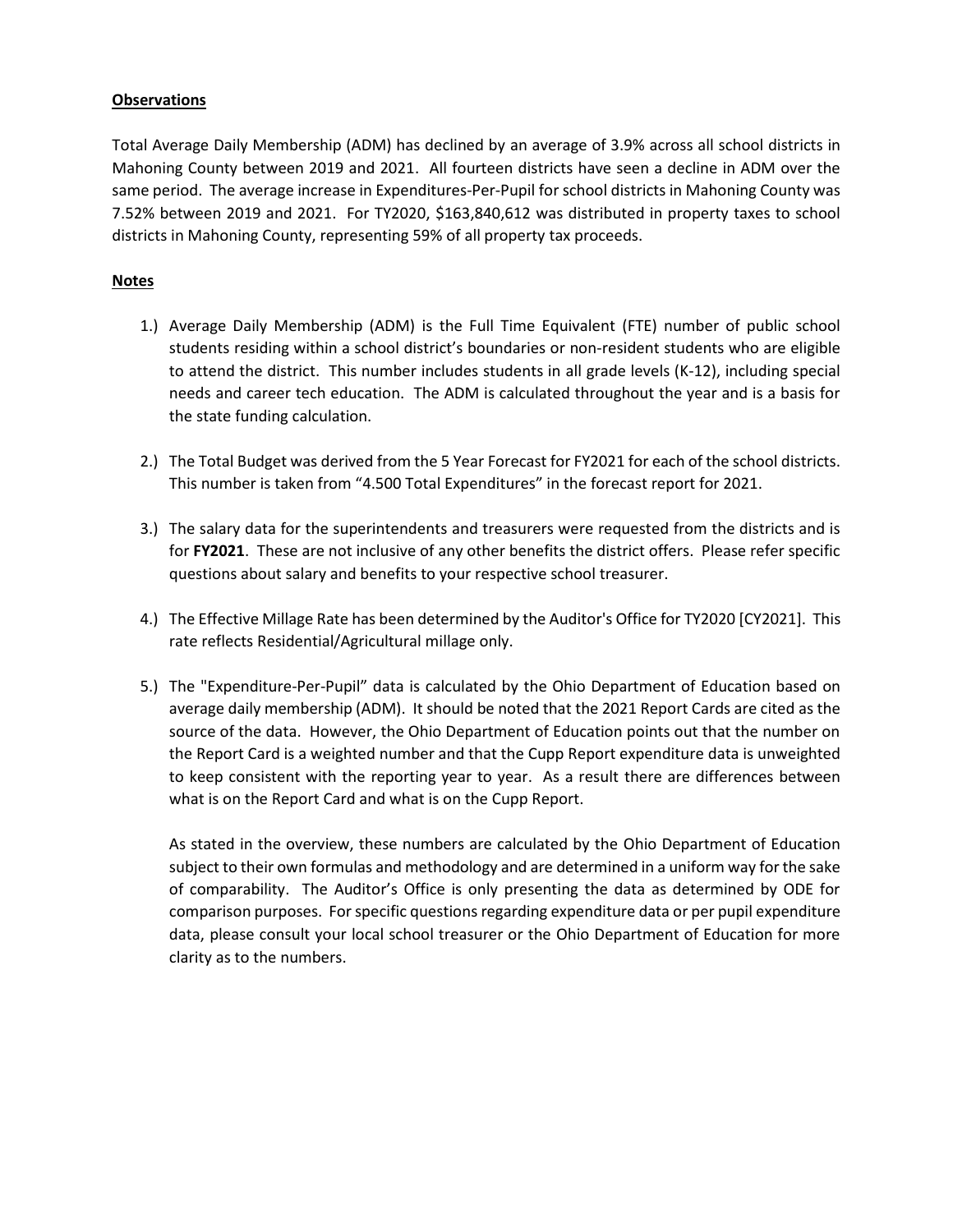| Selected District Financial Data for Mahoning County School Districts                      |                    |                                       |              |                          |                        |                             |                          |
|--------------------------------------------------------------------------------------------|--------------------|---------------------------------------|--------------|--------------------------|------------------------|-----------------------------|--------------------------|
| Arranged by Average Daily Membership (ADM)                                                 |                    |                                       |              |                          |                        |                             |                          |
| Source: Ohio Department of Education--Cupp Report, Five Year Forecasts, and Ohio Treasurer |                    |                                       |              |                          |                        |                             |                          |
|                                                                                            |                    |                                       |              |                          |                        |                             |                          |
|                                                                                            | Youngstown City SD | Austintown Local SD Boardman Local SD |              | <b>Canfield Local SD</b> | <b>Poland Local SD</b> | <b>West Branch Local SD</b> | <b>Struthers City SD</b> |
|                                                                                            |                    |                                       |              |                          |                        |                             |                          |
| A - Demographic Data:                                                                      |                    |                                       |              |                          |                        |                             |                          |
| School District Area Square Mileage (FY21)                                                 | 46.00              | 27.00                                 | 25.00        | 30.00                    | 18.00                  | 111.00                      | 6.00                     |
| District Pupil Density (FY21)                                                              | 205.3              | 161.00                                | 172.60       | 90.76                    | 102.91                 | 15.26                       | 272.01                   |
| Total Average Daily Membership (FY2021) <sup>1</sup>                                       | 9,447.86           | 4,347.03                              | 4,314.97     | 2,722.73                 | 1,852.33               | 1,694.25                    | 1,632.08                 |
| Total Average Daily Membership (FY2019)                                                    | 9,715.1            | 4,579.01                              | 4,446.94     | 2,783.77                 | 1,900.12               | 1,846.67                    | 1,689.16                 |
| Percent Increase/Decrease in ADM from 2019 to 2021                                         | $-2.75%$           | $-5.07%$                              | $-2.97%$     | $-2.19%$                 | $-2.52%$               | $-8.25%$                    | $-3.38%$                 |
| Total Budget (Actual 2021) <sup>2</sup>                                                    | \$118,968,963      | \$44,634,561                          | \$44,209,018 | \$27,373,312             | \$20,167,045           | \$19,437,272                | \$19,391,217             |
| Unreserved Fund Percentage (Actual 2021)                                                   | 17.349             | 31.10%                                | 24.94%       | 64.43%                   | 32.27%                 | 17.58%                      | 53.93%                   |
| Unreserved Fund Balance (Actual 2021)                                                      | \$20,630,33        | \$13,879,599                          | \$11,024,536 | \$17,635,765             | \$6,508,787            | \$3,416,971                 | \$10,457,76              |
| <b>B</b> - Personnel Data:                                                                 |                    |                                       |              |                          |                        |                             |                          |
| Superintendent Salary (FY21) <sup>3</sup>                                                  | \$115,884          | \$140,454                             | \$92,409     | \$129,900                | \$103,401              | \$103,500                   | \$110,000                |
| Teacher Starting Salary (FY21)                                                             | \$33,821           | \$34,800                              | \$38,902     | \$37,932                 | \$36,008               | \$32,642                    | \$35,690                 |
| Highest Teacher Salary (FY21)                                                              | \$75,35            | \$80,68                               | \$79,294     | \$87,623                 | \$83,903               | \$69,371                    | \$81,373                 |
| Treasurer Salary (FY21) <sup>3</sup>                                                       | \$118,600          | \$130,050                             | \$82,000     | \$95,475                 | \$94,000               | \$75,000                    | \$79,607                 |
| Classroom Teachers' Average Salary (FY21)                                                  | \$51,596           | \$54,652                              | \$60,997     | \$71,509                 | \$60,513               | \$57,401                    | \$63,529                 |
| FTE Number Of Administrators (FY21)                                                        | 96.0               | 31.00                                 | 23.00        | 12.00                    | 12.00                  | 13.00                       | 13.00                    |
| Administrators' Average Salary (FY21)                                                      | \$76,756.50        | \$75,010.99                           | \$75,704.31  | \$88,617.68              | \$81,904.43            | \$66,107.69                 | \$81,003.50              |
| Pupil Administrator Ratio (FY21)                                                           | 98.0               | 137.22                                | 183.71       | 224.06                   | 152.28                 | 124.50                      | 121.48                   |
| C - Property Valuation And Tax Data:                                                       |                    |                                       |              |                          |                        |                             |                          |
| Assessed Property Valuation Per Pupil (TY20 [FY22])                                        | \$56,779           | \$155.07                              | \$213,521    | \$259,460                | \$241,601              | \$176,308                   | \$91,582                 |
| Total Property Tax Per Pupil (TY20 [FY22])                                                 | \$2,949            | \$4,891                               | \$9,338      | \$8,719                  | \$9,227                | \$4,130                     | \$3,531                  |
| Median Income (TY19)                                                                       | \$21,185           | \$32,320                              | \$33,643     | \$45,815                 | \$43,708               | \$33,143                    | \$28,374                 |
| Average Income (TY19)                                                                      | \$31,148           | \$48,314                              | \$58,378     | \$102,857                | \$89,445               | \$58,629                    | \$40,690                 |
| Effective Millage Rate (Residential/Agricultural) (TY21) <sup>4</sup>                      | 52.22965           | 32.023334                             | 40.4713      | 31.425889                | 36.341912              | 22.428333                   | 35.763578                |
| D - Expenditure Per Pupil Data <sup>7</sup> :                                              |                    |                                       |              |                          |                        |                             |                          |
| Administration Expenditure Per Pupil (FY21)                                                | \$3,201.05         | \$1,347.40                            | \$1,368.32   | \$1,154.10               | \$1,734.72             | \$1,295.32                  | \$1,459.96               |
| Building Operation Expenditure Per Pupil (FY21)                                            | \$3,868.89         | \$1,746.97                            | \$2,128.20   | \$1,955.35               | \$1,979.91             | \$1,992.95                  | \$1,911.86               |
| Instructional Expenditure Per Pupil (FY21)                                                 | \$10,051.27        | \$6,653.92                            | \$7,002.00   | \$7,151.19               | \$6,430.30             | \$6,634,63                  | \$7,313.19               |
| Pupil Support Expenditure Per Pupil (FY21)                                                 | \$1,403.60         | \$741.40                              | \$631.92     | \$542.71                 | \$739.34               | \$828.23                    | \$711.56                 |
| Staff Support Expenditure Per Pupil (FY21)                                                 | \$1,105.0          | \$275.55                              | \$369.98     | \$253.73                 | \$251.24               | \$564.13                    | \$355.29                 |
| Total Expenditure Per Pupil (FY21) <sup>5</sup>                                            | \$19,629.88        | \$10,765.23                           | \$11,500.42  | \$11,057.08              | \$11,135.51            | \$11,315.25                 | \$11,751.85              |
| Total Expenditure Per Pupil (FY2019)                                                       | \$18,072.2         | \$10,111.32                           | \$10,577.93  | \$10,330.71              | \$10,149.60            | \$10,481.05                 | \$11,425.69              |
| Percent Increase/Decrease in Total Expenditures Per Pupil from 2019 to 2021                | 8.62%              | 6.47%                                 | 8.72%        | 7.03%                    | 9.71%                  | 7.96%                       | 2.85%                    |
| E - Revenue By Source Data:                                                                |                    |                                       |              |                          |                        |                             |                          |
| State Revenue Per Pupil (FY21)                                                             | \$21,478.92        | \$5,945.42                            | \$3,637.03   | \$3,434.97               | \$4,431.53             | \$7,244.92                  | \$8,961.69               |
| State Revenue As % Of Total (FY21)                                                         | 68.39%             | 48.13%                                | 25.32%       | 26.60%                   | 32.59%                 | 52.98%                      | 61.71%                   |
| Local Revenue Per Pupil (FY21)                                                             | \$5,142.76         | \$4,133.36                            | \$9,166.38   | \$8,030.90               | \$8,066.78             | \$3,174.93                  | \$2,751.80               |
| Local Revenue As % Of Total (FY21)                                                         | 16.38%             | 33.46%                                | 63.839       | 62.18%                   | 59.33%                 | 23.22%                      | 18.95%                   |
| F - District Financial Status From Five Year Forecast Data:                                |                    |                                       |              |                          |                        |                             |                          |
| Salaries As % Of Operating Expenditures (FY21)                                             | 51.13%             | 58.27%                                | 60.92%       | 61.66%                   | 52.76%                 | 59.54%                      | 60.87%                   |
| Fringe Benefits As % Of Operating Expenditures (FY21)                                      | 23.89%             | 23.60%                                | 23.59%       | 23.88%                   | 20.61%                 | 23.71%                      | 22.04%                   |
| Purchased Services As % Of Operating Expenditures (FY21)                                   | 20.99%             | 14.50%                                | 11.29%       | 9.52%                    | 19.39%                 | 11.66%                      | 13.52%                   |
| Supplies & Materials As % Of Operating Expenditures (FY21)                                 | 2.58%              | 2.47%                                 | 2.52%        | 3.12%                    | 5.56%                  | 4.13%                       | 2.65%                    |
| Other Expenses As % Of Operating Expenditures (FY21)                                       | 1.42%              | 1.16%                                 | 1.69%        | 1.81%                    | 1.67%                  | 0.96%                       | 0.92%                    |